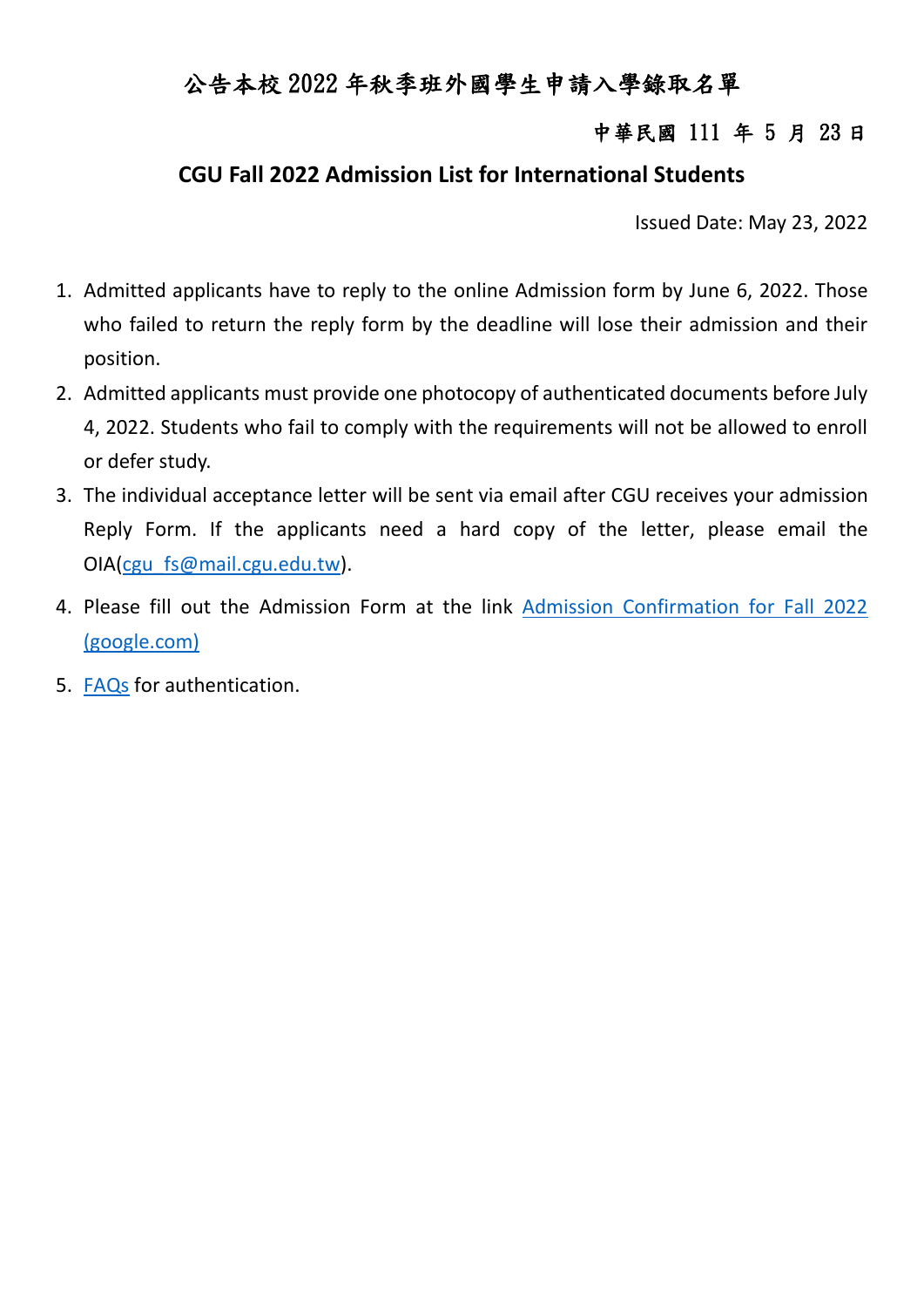## **Doctoral Program**

| Application<br>No. | <b>Full Name</b>                                                 | <b>Department</b>                                                                         | <b>Nationality</b> | <b>Remarks</b> | <b>Note</b> |
|--------------------|------------------------------------------------------------------|-------------------------------------------------------------------------------------------|--------------------|----------------|-------------|
| 4717               | <b>BARAA MOHAMED</b><br><b>IBRAHIM SOLIMAN</b><br><b>JADALLA</b> | <b>Biomedical Sciences</b><br>(Division of Natural Products)                              | Egypt              | Accepted       |             |
| 5150               | PUSPA JULISTIA<br><b>PUSPITA</b>                                 | <b>Biomedical Sciences</b><br>(Division of Biochemistry,<br>Molecular & Cellular Biology) | Indonesia          | Accepted       |             |
| 4725               | <b>SITI AISY AH</b>                                              | Graduate Institute of<br>Management                                                       | Indonesia          | Accepted       |             |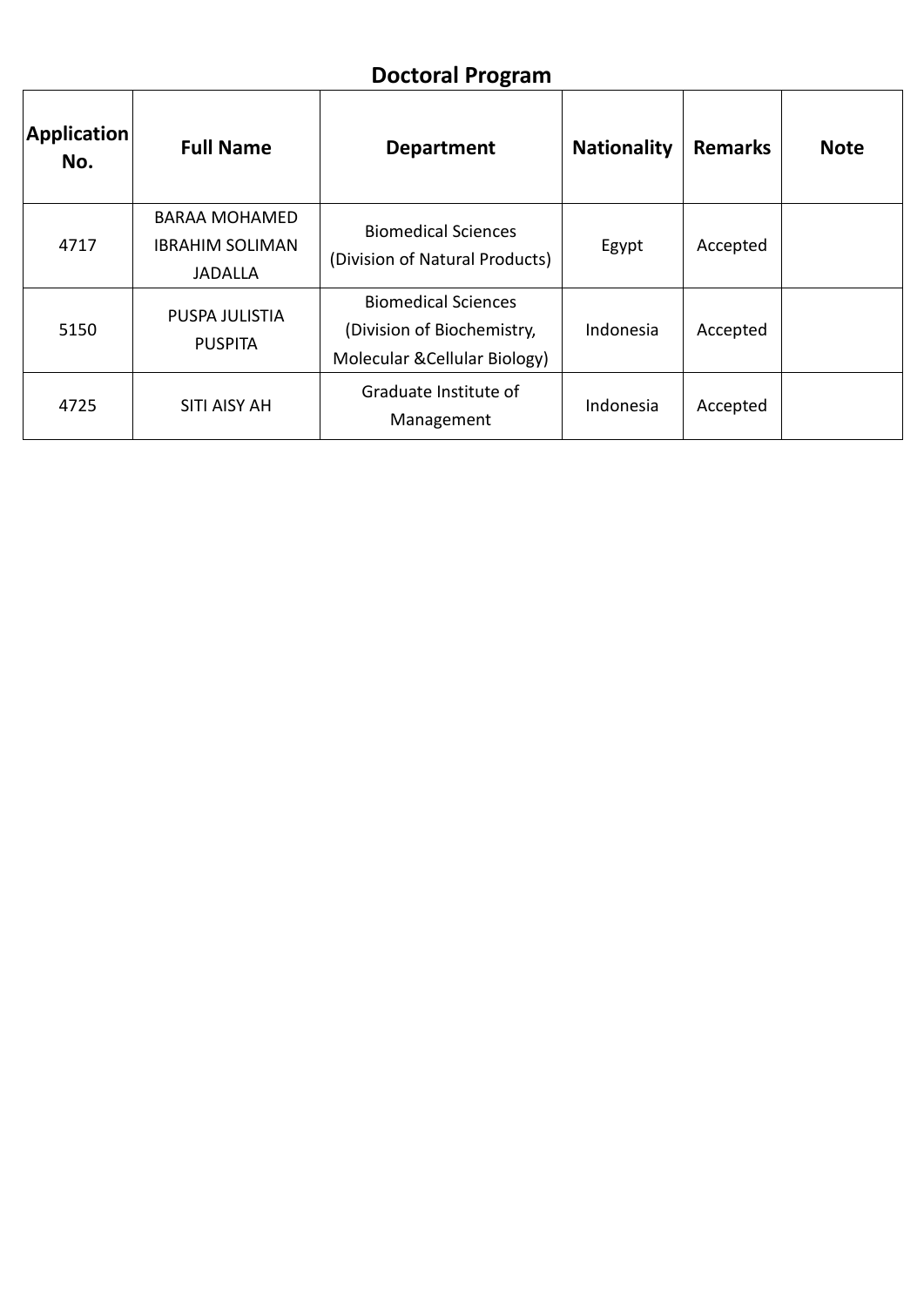| <b>Application</b><br>No. | <b>Full Name</b>                         | <b>Department</b>                                                          | <b>Nationality</b> | <b>Remarks</b> | <b>Note</b> |
|---------------------------|------------------------------------------|----------------------------------------------------------------------------|--------------------|----------------|-------------|
| 4806                      | <b>MARTIN KNOZ</b>                       | <b>Reconstructive Microsurgery</b>                                         | Czech              | Accepted       |             |
| 4942                      | <b>SATO TAKAAKI</b>                      | Reconstructive Microsurgery                                                | Japan              | Accepted       |             |
| 4875                      | <b>GINA ALICIAMACKERT</b>                | <b>Reconstructive Microsurgery</b>                                         | Germany            | Accepted       |             |
| 5059                      | <b>RUSHIL RAJIV DAN</b>                  | Reconstructive Microsurgery                                                | India              | Accepted       |             |
| 4707                      | <b>WASUTHORN POOLSIN</b>                 | Dental and Craniofacial Science<br>(Division of Craniofacial<br>Dentistry) | Thailand           | Accepted       |             |
| 5025                      | <b>HAWAIBAM THOITHOI</b><br><b>SINGH</b> | <b>Electronic Engineering</b>                                              | India              | Accepted       |             |
| 5247                      | NILIM AKASH BARUAH                       | <b>Electronic Engineering</b>                                              | India              | Accepted       |             |
| 4795                      | CHANAKAN<br>ARUNCHAREAN                  | <b>School of Business (MBA)</b>                                            | Thailand           | Accepted       |             |
| 4803                      | SARANYA PHENPHO                          | <b>School of Business (MBA)</b>                                            | Thailand           | Accepted       |             |
| 4859                      | CHAU MINH NHUT                           | <b>School of Business (MBA)</b>                                            | Vietnam            | Accepted       |             |
| 4936                      | <b>NGUYEN BAO THACH</b>                  | <b>School of Business (MBA)</b>                                            | Vietnam            | Accepted       |             |
| 5050                      | <b>DONGMIN SEO</b>                       | <b>School of Business (MBA)</b>                                            | Korea              | Accepted       |             |
| 5192                      | <b>BUI HUYEN DIEU LINH</b>               | <b>School of Business (MBA)</b>                                            | Vietnam            | Accepted       |             |
| 5209                      | VO THI NGOC DIEP                         | <b>School of Business (MBA)</b>                                            | Vietnam            | Accepted       |             |
| 5400                      | LE NHU QUY                               | <b>School of Business (MBA)</b>                                            | Vietnam            | Accepted       |             |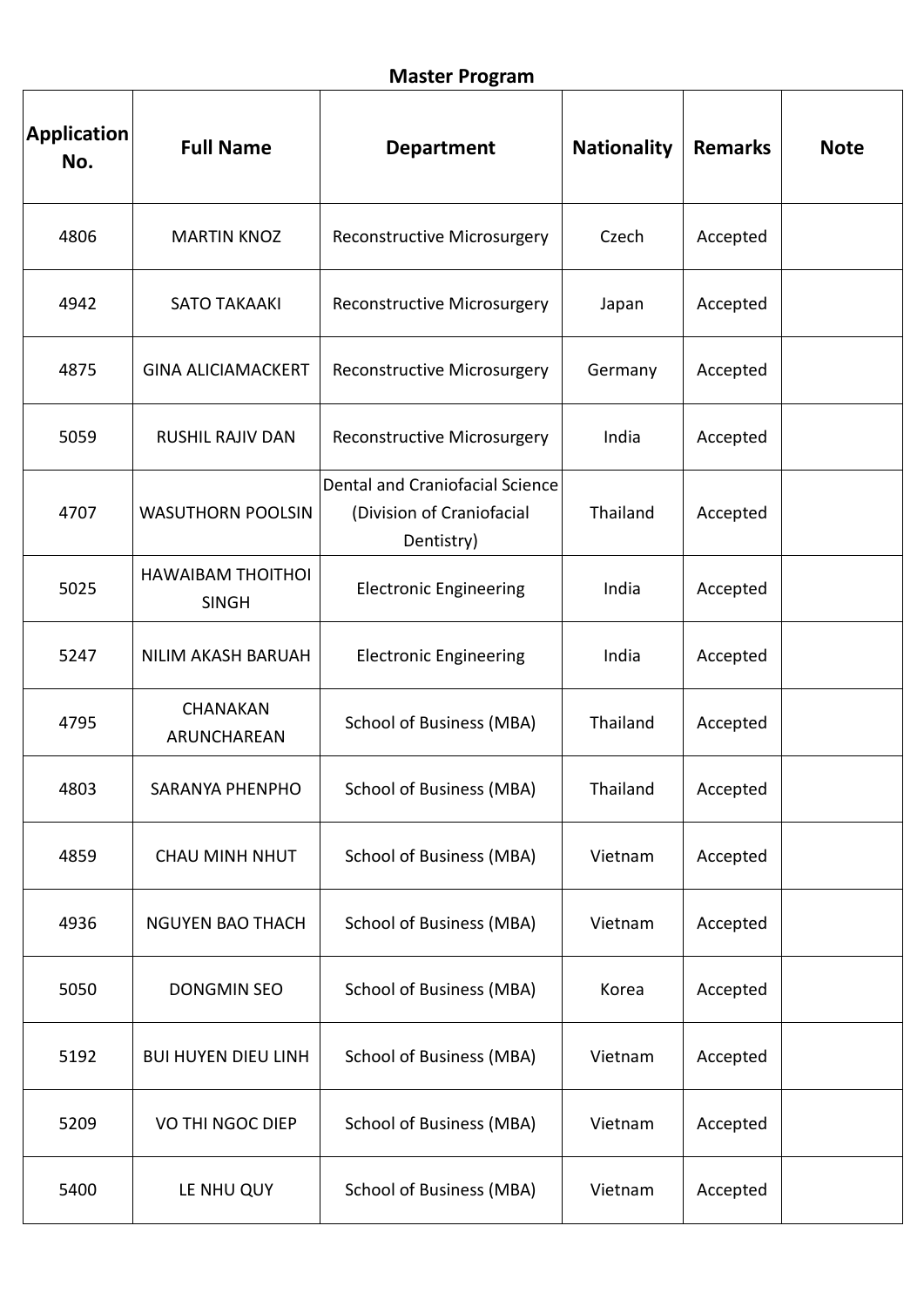#### **Master Program**

| Application<br>No. | <b>Full Name</b>                        | <b>Department</b>               | <b>Nationality</b> | <b>Remarks</b> | <b>Note</b> |
|--------------------|-----------------------------------------|---------------------------------|--------------------|----------------|-------------|
| 5534               | TRAN THI TU TRINH                       | <b>School of Business (MBA)</b> | Vietnam            | Accepted       |             |
| 5596               | <b>TRUONG NGOC THANH</b><br><b>THUY</b> | <b>School of Business (MBA)</b> | Vietnam            | Accepted       |             |
| 4962               | <b>NGAI JIA SHENG</b>                   | <b>School of Business (MBA)</b> | Malaysia           | Accepted       |             |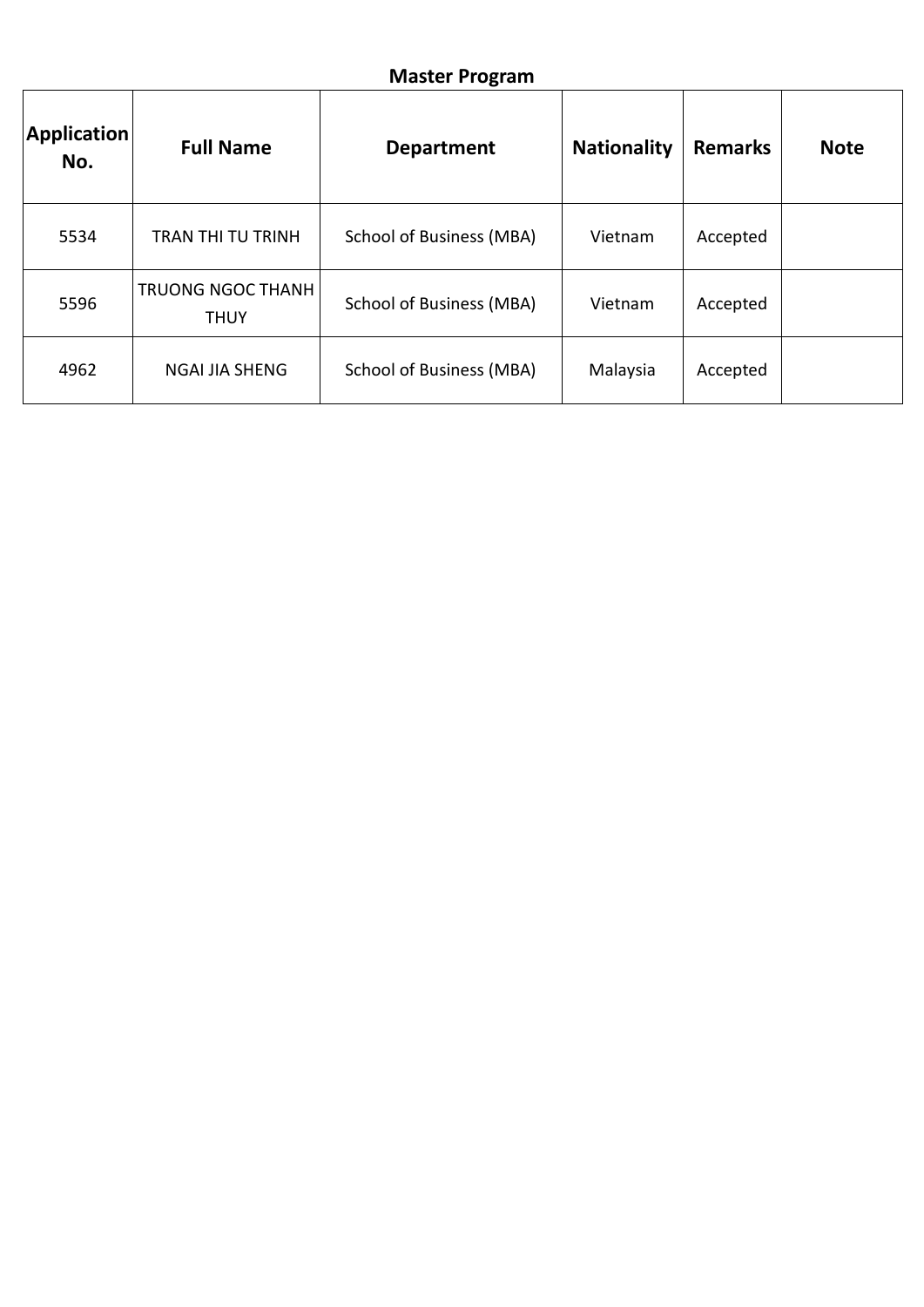## 公告本校 2022 年秋季班外國學生申請入學錄取名單

#### 中華民國 111 年 5 月 23 日

#### **CGU Fall 2022 Admission List for International Students**

Issued Date: May 23, 2022

- 1. Admitted applicants have to reply to the online Admission form by June 13, 2022. Those who failed to return the reply form by the deadline will lose their admission and their position.
- 2. Admitted applicants must provide one photocopy of authenticated documents before July 11, 2022. Students who fail to comply with the requirements will not be allowed to enroll or defer study.
- 3. The individual acceptance letter will be sent via email after CGU receives your admission Reply Form. If the applicants need a hard copy of the letter, please email the OIA[\(cgu\\_fs@mail.cgu.edu.tw\)](mailto:cgu_fs@mail.cgu.edu.tw).
- 4. Please fill out the Admission Form at the link [Admission Confirmation for Fall 2022](https://reurl.cc/1Zv2nY)  [\(google.com\).](https://reurl.cc/1Zv2nY)
- 5. [FAQs](https://oia.cgu.edu.tw/var/file/15/1015/img/2755/faq.html) for authentication.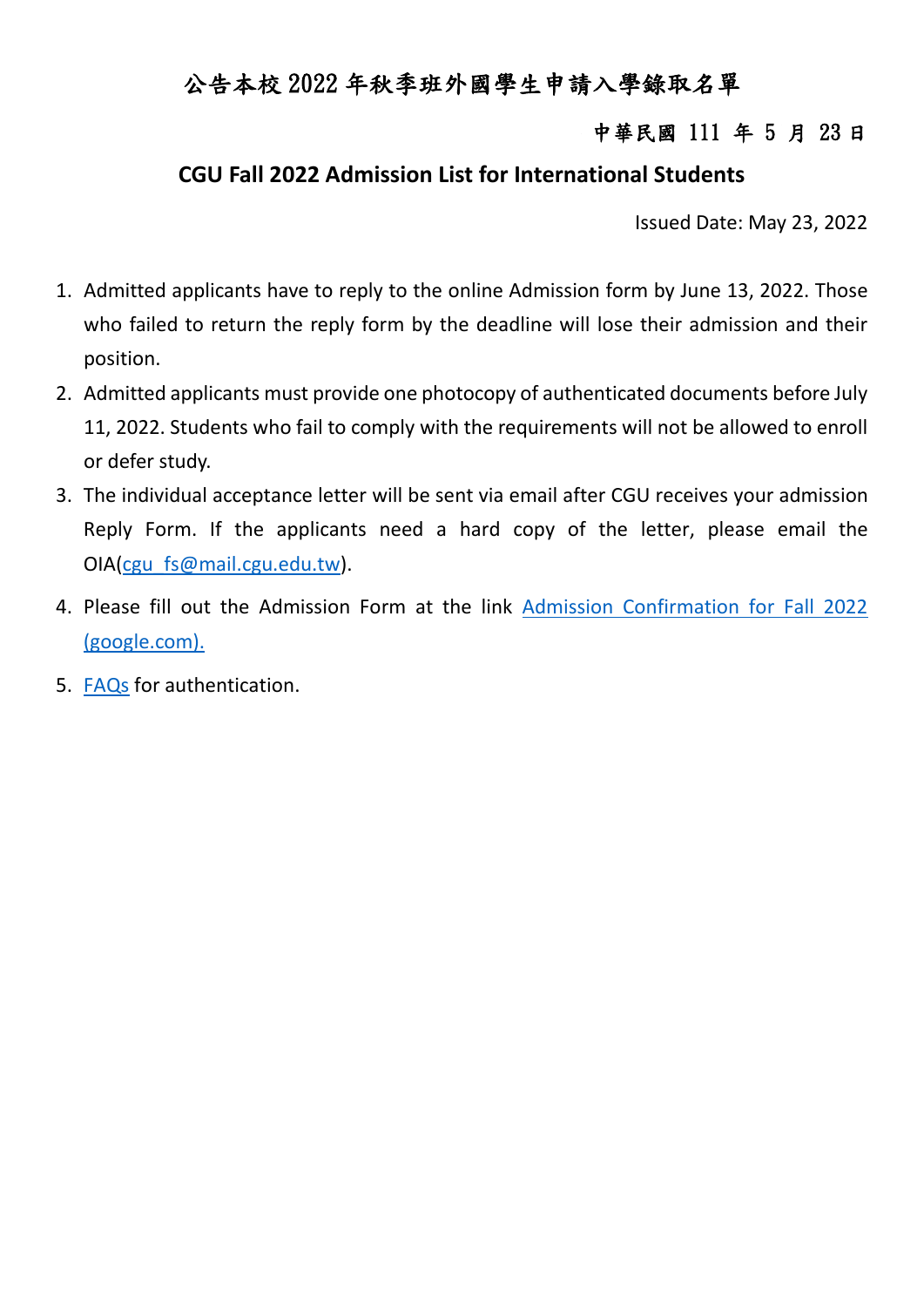**Doctoral Program/ College of Medicine**

٦

| <b>Application</b><br>No. | <b>Full Name</b>                          | <b>Department</b>                                                                         | <b>Nationality</b> | <b>Remarks</b> | <b>Note</b>   |
|---------------------------|-------------------------------------------|-------------------------------------------------------------------------------------------|--------------------|----------------|---------------|
| 5087                      | <b>MD LUKMAN HAKIM</b>                    | <b>Biomedical Sciences</b><br>(Division of Natural Products)                              | Bangladesh         | Accepted       |               |
| 4851                      | RANGANATHAN<br><b>VIMALRAJ</b>            | <b>Biomedical Sciences</b><br>(Division of Natural Products)                              | India              | Accepted       |               |
| 5151                      | <b>PHU LOC NGUYEN</b>                     | <b>Biomedical Sciences</b><br>(Division of Natural Products)                              | Vietnam            | Accepted       |               |
| 5203                      | LE HUU Y                                  | <b>Biomedical Sciences</b><br>(Division of Biochemistry,<br>Molecular & Cellular Biology) | Vietnam            | Accepted       |               |
| 4701                      | <b>MDLOVU NCOBILE</b><br><b>BAGEZILE</b>  | <b>Biomedical Sciences</b><br>(Division of Microbiology)                                  | Eswatini           | Accepted       | Second choice |
| 5120                      | <b>VANNY MARANATHA</b><br><b>SIHOTANG</b> | Medical Imaging and<br><b>Radiological Sciences</b>                                       | Indonesia          | Accepted       |               |
| 5151                      | PHU LOC NGUYEN                            | <b>Clinical Medicine</b><br>(Division of Traditional Chinese<br>Medicine)                 | Vietnam            | Accepted       | Second choice |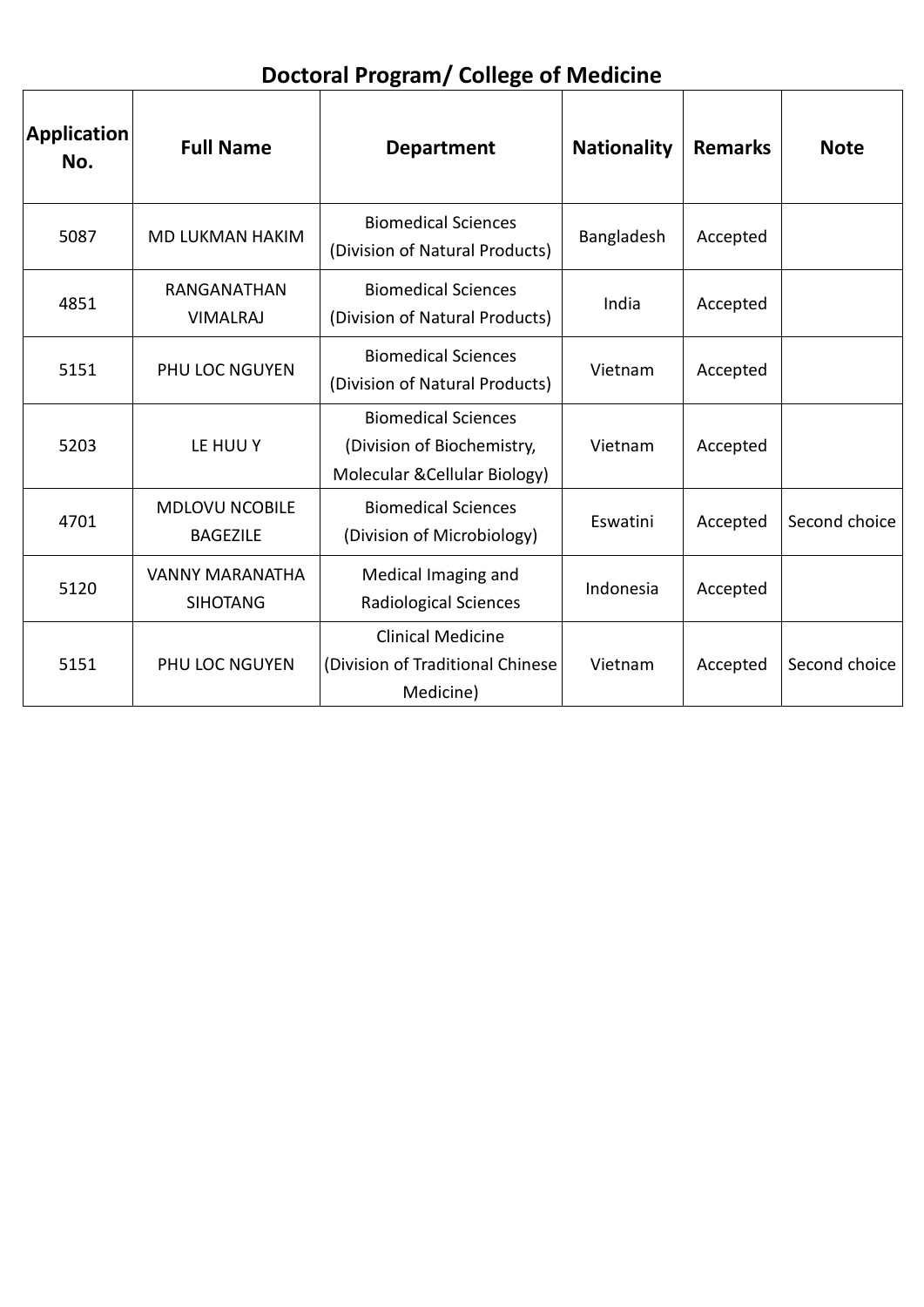# **Doctoral Program/College of Engineering**

| <b>Application</b><br>No. | <b>Full Name</b>                         | <b>Department</b>                                      | <b>Nationality</b> | <b>Remarks</b> | <b>Note</b>         |
|---------------------------|------------------------------------------|--------------------------------------------------------|--------------------|----------------|---------------------|
| 5453                      | <b>VINAY KUMAR MISHRA</b>                | <b>Chemical and Materials</b><br>Engineering           | India              | Accepted       |                     |
| 5476                      | MUHAMMAD KHARI<br><b>SECARIO</b>         | <b>Chemical and Materials</b><br>Engineering           | Indonesia          | Accepted       |                     |
| 5482                      | <b>AMIT YADAV</b>                        | <b>Chemical and Materials</b><br>Engineering           | India              | Accepted       |                     |
| 5725                      | <b>MOHAMMAD ANWAR</b><br><b>KHAN</b>     | Computer Science and<br><b>Information Engineering</b> | India              | Accepted       |                     |
| 5476                      | <b>MUHAMMAD KHARI</b><br><b>SECARIO</b>  | <b>Mechanical Engineering</b>                          | Indonesia          | Accepted       | <b>Third Choice</b> |
| 4688                      | <b>NGUYEN THI NGOC</b><br><b>ANH</b>     | <b>Biomedical Engineering</b>                          | Vietnam            | Accepted       |                     |
| 4701                      | <b>MDLOVU NCOBILE</b><br><b>BAGEZILE</b> | <b>Biomedical Engineering</b>                          | Eswatini           | Accepted       |                     |
| 5673                      | <b>SOUMYAJIT PODDER</b>                  | <b>Biomedical Engineering</b>                          | India              | Accepted       |                     |
| 5541                      | PARTHA ACHARYA                           | <b>Biomedical Engineering</b>                          | India              | Accepted       |                     |
| 5529                      | <b>SARKAR RAJARSHI</b>                   | <b>Electronics Engineering</b>                         | India              | Accepted       |                     |
| 5644                      | <b>AJAY</b>                              | <b>Electronics Engineering</b>                         | India              | Accepted       |                     |
| 5476                      | <b>MUHAMMAD KHARI</b><br><b>SECARIO</b>  | <b>Electronics Engineering</b>                         | Indonesia          | Accepted       | Second Choice       |
| 5541                      | PARTHA ACHARYA                           | <b>Electronics Engineering</b>                         | India              | Accepted       | <b>Third Choice</b> |
| 5727                      | MICHAEL GRADY                            | <b>Electronics Engineering</b>                         | Indonesia          | Accepted       |                     |
| 5504                      | <b>ESHA DAS</b>                          | <b>Electronics Engineering</b>                         | India              | Accepted       |                     |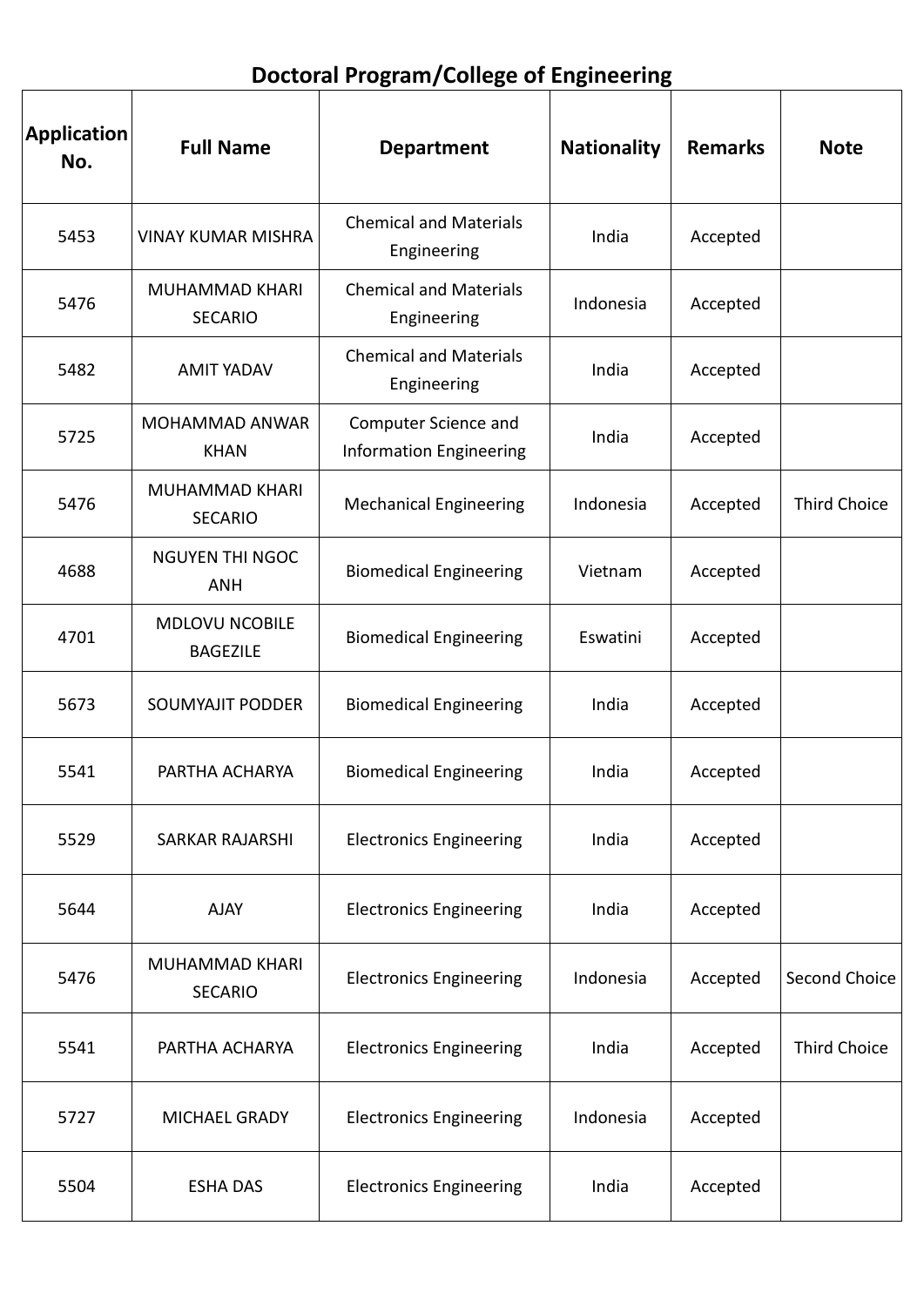# **Doctoral Program/College of Management**

| <b>Application</b><br>No. | <b>Full Name</b>          | <b>Department</b>                   | <b>Nationality</b> | <b>Remarks</b> | <b>Note</b> |
|---------------------------|---------------------------|-------------------------------------|--------------------|----------------|-------------|
| 5739                      | <b>DINARTI TARIGAN</b>    | Graduate Institute of<br>Management | Indonesia          | Accepted       |             |
| 4716                      | <b>NADIA LAKSITA DEVY</b> | Graduate Institute of<br>Management | Indonesia          | Accepted       |             |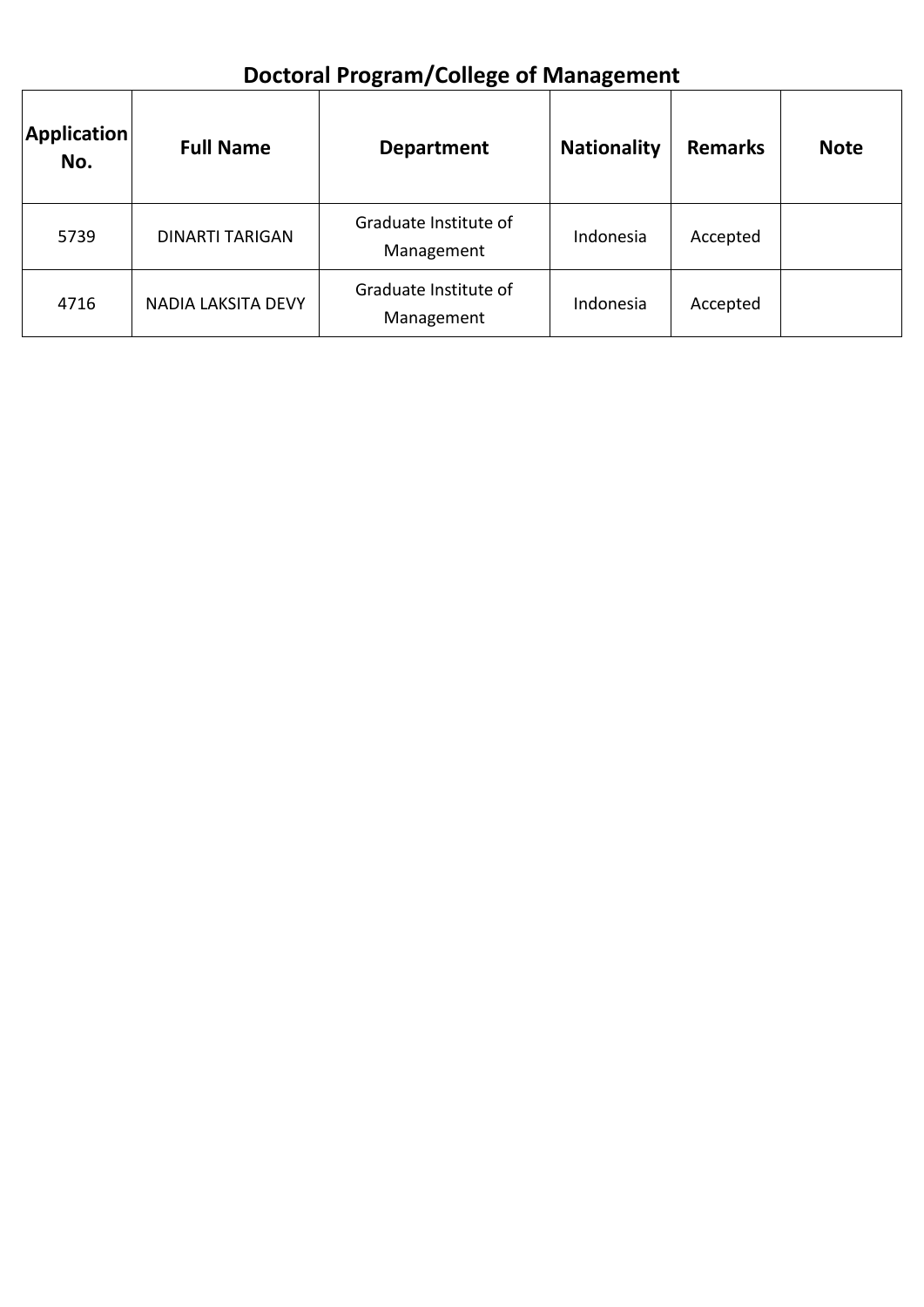| <b>Application</b><br>No. | <b>Full Name</b>                       | <b>Department</b>                                                                         | <b>Nationality</b> | <b>Remarks</b> | <b>Note</b>   |
|---------------------------|----------------------------------------|-------------------------------------------------------------------------------------------|--------------------|----------------|---------------|
| 5106                      | PHAM NGOC QUYNH<br><b>ANH</b>          | <b>Biomedical Sciences</b><br>(Division of Biochemistry,<br>Molecular & Cellular Biology) | Vietnam            | Accepted       |               |
| 5654                      | <b>LUONG THI HOAI</b><br><b>THUONG</b> | <b>Biomedical Sciences</b><br>(Division of Biochemistry,<br>Molecular & Cellular Biology) | Vietnam            | Accepted       |               |
| 5581                      | <b>OOI MEI XUAN</b>                    | <b>Biomedical Sciences</b><br>(Division of Biochemistry,<br>Molecular & Cellular Biology) | Malaysia           | Accepted       | Second choice |
| 4959                      | <b>MANEERAT KAEWKERD</b>               | <b>Biomedical Sciences</b><br>(Division of Biochemistry,<br>Molecular & Cellular Biology) | Thailand           | Accepted       | Third choice  |
| 4959                      | <b>MANEERAT KAEWKERD</b>               | <b>Biomedical Sciences</b><br>(Division of Physiology &<br>Pharmacology)                  | Thailand           | Accepted       |               |
| 5629                      | DO HANG NGA                            | <b>Biomedical Sciences</b><br>(Division of Microbiology)                                  | Vietnam            | Accepted       |               |
| 5562                      | <b>NGUYEN KIM HANG</b>                 | <b>Biomedical Sciences</b><br>(Division of Microbiology)                                  | Vietnam            | Accepted       |               |
| 5493                      | <b>MANANCHAYA</b><br><b>JULRAKSA</b>   | <b>Biomedical Sciences</b><br>(Division of Microbiology)                                  | Thailand           | Accepted       |               |
| 5581                      | <b>OOI MEI XUAN</b>                    | <b>Biomedical Sciences</b><br>(Division of Microbiology)                                  | Malaysia           | Accepted       | Third choice  |
| 5654                      | <b>LUONG THI HOAI</b><br><b>THUONG</b> | <b>Biomedical Sciences</b><br>(Division of Microbiology)                                  | Vietnam            | Accepted       | Second choice |
| 4819                      | NGO NGOC PHUOC                         | Graduate Institute of Natural<br>Products                                                 | Vietnam            | Accepted       |               |
| 4959                      | <b>MANEERAT KAEWKERD</b>               | <b>Graduate Institute of Natural</b><br>Products                                          | Thailand           | Accepted       | Second choice |
| 5383                      | <b>ROBIN WU</b>                        | Reconstructive Microsurgery                                                               | America            | Accepted       |               |
| 4906                      | ALEX VICTOR ORĂDAN                     | <b>Reconstructive Microsurgery</b>                                                        | Romania            | Accepted       |               |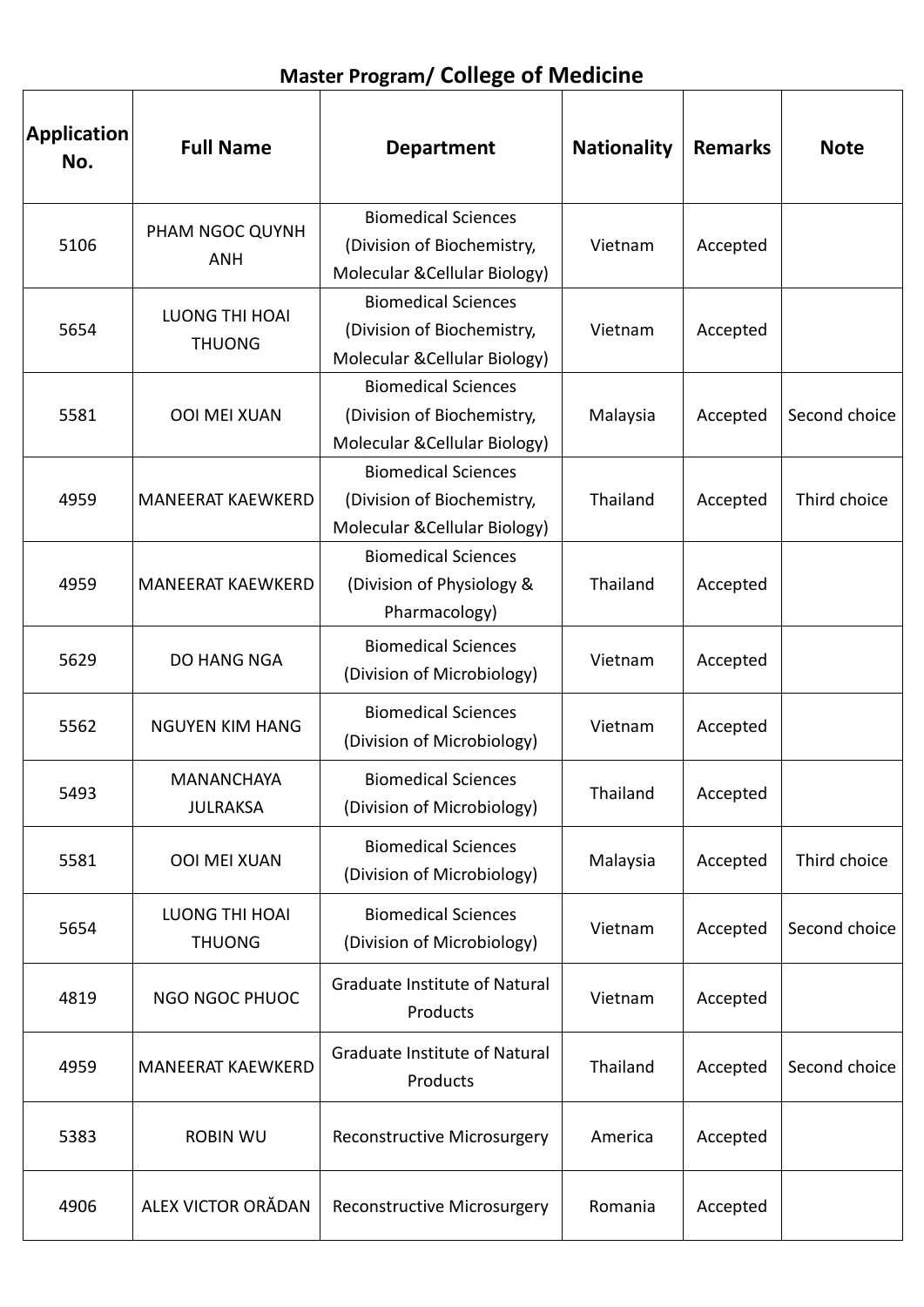## **Master Program/ College of Medicine**

| <b>Application</b><br>No. | <b>Full Name</b>                         | <b>Department</b>                                                                     | <b>Nationality</b> | <b>Remarks</b> | <b>Note</b>   |
|---------------------------|------------------------------------------|---------------------------------------------------------------------------------------|--------------------|----------------|---------------|
| 4754                      | <b>KOTA HAYASHI</b>                      | <b>Reconstructive Microsurgery</b>                                                    | Japan              | Accepted       |               |
| 5709                      | <b>SAMARTH GUPTA</b>                     | Reconstructive Microsurgery                                                           | India              | Accepted       |               |
| 4756                      | <b>VEERANUN</b><br><b>TANTATSANAWONG</b> | Dental and Craniofacial Science<br>(Division of Craniofacial<br>Dentistry)            | Thailand           | Accepted       |               |
| 4723                      | <b>DOAN THI PHUONG</b><br><b>HONG</b>    | Dental and Craniofacial Science<br>(Division of Craniofacial<br>Dentistry)            | Vietnam            | Accepted       |               |
| 5258                      | YOSHITSUGU HATTORI                       | Dental and Craniofacial Science<br>(Division of Craniofacial<br>Surgery and Research) | Japan              | Accepted       |               |
| 5707                      | <b>TAKAFUMI</b>                          | Dental and Craniofacial Science<br>(Division of Craniofacial<br>Surgery and Research) | Japan              | Accepted       |               |
| 5581                      | <b>OOI MEI XUAN</b>                      | Molecular Medicine in<br><b>Emerging Viral Infections</b>                             | Malaysia           | Accepted       |               |
| 5312                      | <b>VALENCIA ANDRIANI</b>                 | Molecular Medicine in<br><b>Emerging Viral Infections</b>                             | Indonesia          | Accepted       |               |
| 5109                      | <b>NGO HONG DUONG</b>                    | Molecular Medicine in<br><b>Emerging Viral Infections</b>                             | Vietnam            | Accepted       |               |
| 5503                      | <b>NGUYEN THI THAO</b><br><b>NHUNG</b>   | Molecular Medicine in<br><b>Emerging Viral Infections</b>                             | Vietnam            | Accepted       |               |
| 4775                      | <b>LUNGILE SIBIYA</b>                    | Molecular Medicine in<br><b>Emerging Viral Infections</b>                             | Eswatini           | Accepted       | Second choice |
| 5390                      | <b>TRUONG THIEN THUAN</b>                | Molecular Medicine in<br><b>Emerging Viral Infections</b>                             | Vietnam            | Accepted       |               |
| 4792                      | <b>TANAPORN</b><br><b>BUANGKLANG</b>     | Medical Imaging and<br><b>Radiological Sciences</b>                                   | Thailand           | Accepted       |               |
| 4751                      | PHAM NGUYEN KIM<br><b>NGAN</b>           | Medical Imaging and<br><b>Radiological Sciences</b>                                   | Vietnam            | Accepted       |               |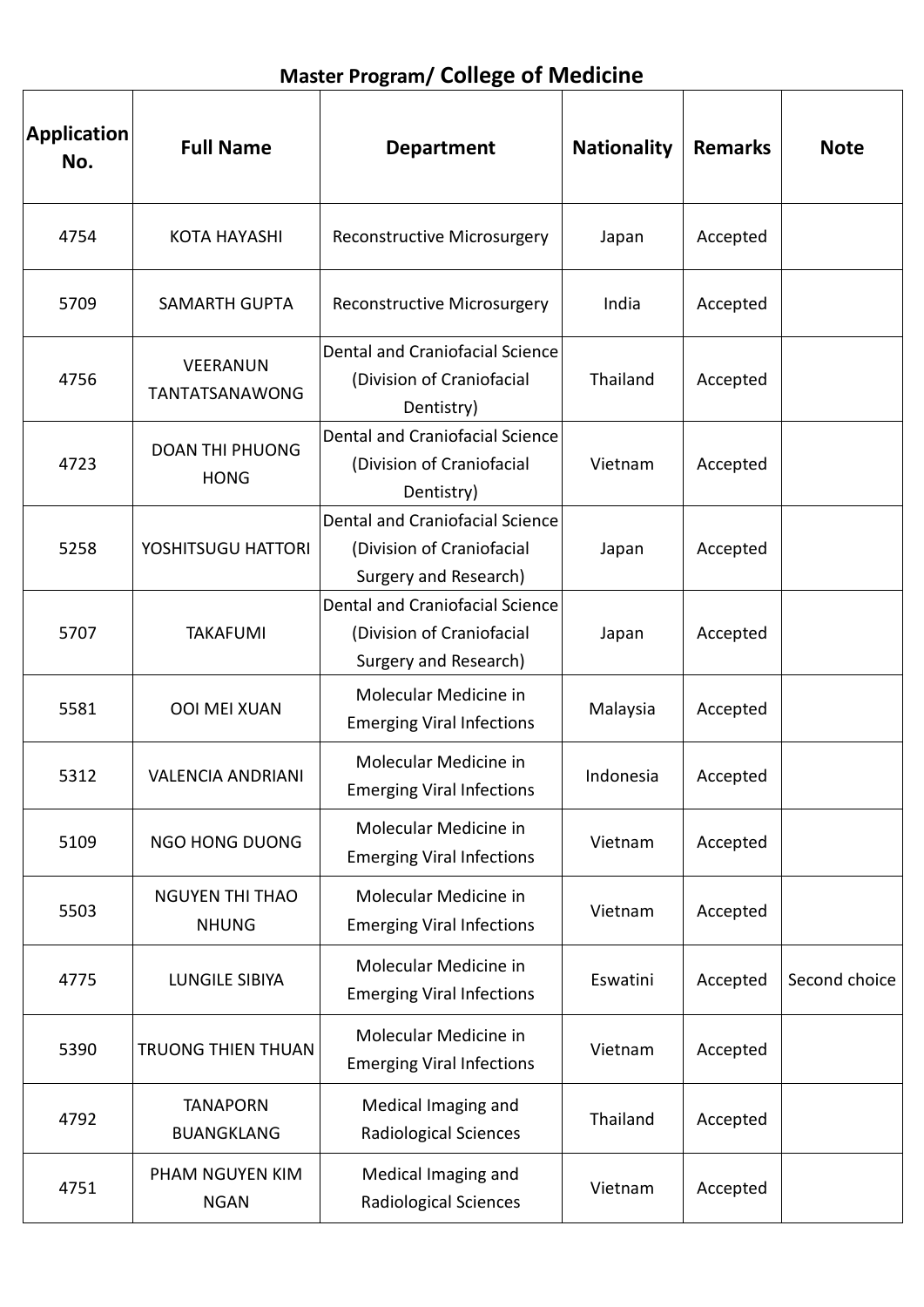| <b>Application</b><br>No. | <b>Full Name</b>      | <b>Department</b>                                   | <b>Nationality</b> | <b>Remarks</b> | <b>Note</b>  |
|---------------------------|-----------------------|-----------------------------------------------------|--------------------|----------------|--------------|
| 5486                      | NAPASSAWAN            | Medical Imaging and<br><b>Radiological Sciences</b> | Thailand           | Accepted       |              |
| 4775                      | <b>LUNGILE SIBIYA</b> | Early Intervention                                  | Eswatini           | Accepted       | Third choice |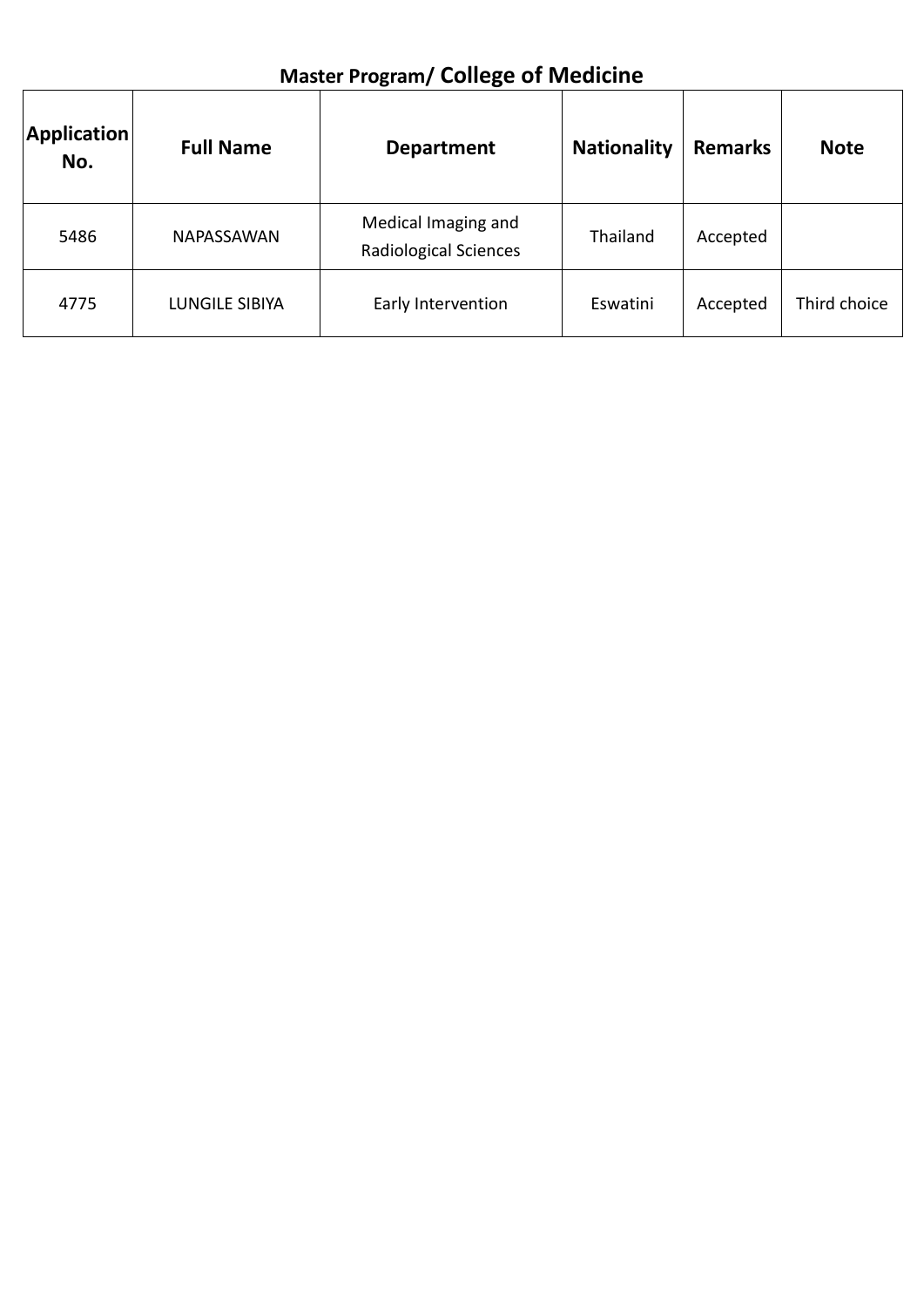| <b>Application</b><br>No. | <b>Full Name</b>                    | <b>Department</b>              | <b>Nationality</b> | <b>Remarks</b> | <b>Note</b> |
|---------------------------|-------------------------------------|--------------------------------|--------------------|----------------|-------------|
| 4919                      | ANG, JERARD VINCENT<br><b>RUBIO</b> | <b>Electronics Engineering</b> | Philippines        | Accepted       |             |
| 5626                      | <b>ANKUR VERMA</b>                  | <b>Electronics Engineering</b> | India              | Accepted       |             |
| 5624                      | <b>TRAN NGOC HANH</b>               | <b>Electrical Engineering</b>  | Vietnam            | Accepted       |             |
| 5159                      | <b>BUTSARAKHAM</b><br>SRINARIN      | <b>Electrical Engineering</b>  | Thailand           | Waiting list   |             |

#### **Master Program/ College of Engineering**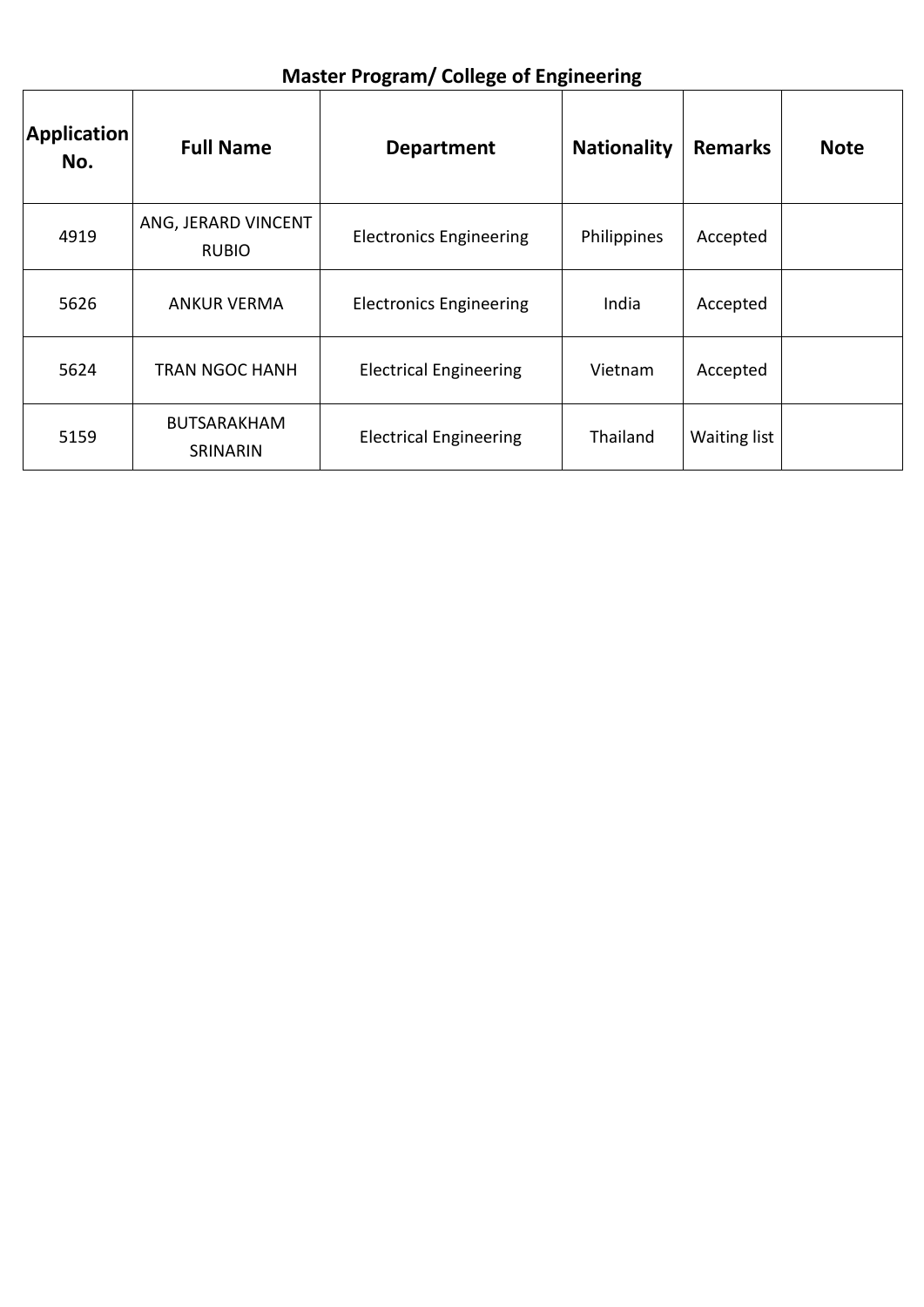| <b>Master Program/College of Management</b> |  |  |
|---------------------------------------------|--|--|
|---------------------------------------------|--|--|

| <b>Application</b><br>No. | <b>Full Name</b>                        | <b>Department</b>                            | <b>Nationality</b> | <b>Remarks</b> | <b>Note</b>         |
|---------------------------|-----------------------------------------|----------------------------------------------|--------------------|----------------|---------------------|
| 5484                      | <b>NAING NAING AUNG</b>                 | <b>Information Management</b>                | Myanmar            | Accepted       |                     |
| 5659                      | <b>NGUYEN HONG THU</b><br><b>PHUONG</b> | <b>Industrial Design</b>                     | Vietnam            | Accepted       |                     |
| 4803                      | <b>SARANYA PHENPHO</b>                  | <b>Industrial and Business</b><br>Management | Thailand           | Accepted       | Second Choice       |
| 4962                      | <b>NGAI JIA SHENG</b>                   | <b>Industrial and Business</b><br>Management | Malaysia           | Accepted       | Second Choice       |
| 4873                      | <b>NGUYEN MY LINH</b>                   | <b>Industrial and Business</b><br>Management | Vietnam            | Accepted       | <b>Third Choice</b> |
| 4859                      | <b>CHAU MINH</b>                        | <b>Industrial and Business</b><br>Management | Vietnam            | Accepted       | <b>Third Choice</b> |
| 4771                      | SAROCHA HOMMONTA                        | <b>School of Business</b>                    | Thailand           | Accepted       |                     |
| 5216                      | ALEJANDRO RAMIREZ                       | <b>School of Business</b>                    | Colombia           | Accepted       |                     |
| 5257                      | <b>ELLINA BAZINA</b>                    | <b>School of Business</b>                    | Russia             | Accepted       |                     |
| 5474                      | PHETCHAREE<br><b>ORACHOONWONG</b>       | <b>School of Business</b>                    | Thailand           | Accepted       |                     |
| 5509                      | <b>NGUYEN THI HONG</b><br><b>VAN</b>    | <b>School of Business</b>                    | Vietnam            | Accepted       |                     |
| 5521                      | PHAM THI HAI YEN                        | <b>School of Business</b>                    | Vietnam            | Accepted       |                     |
| 5526                      | <b>KOH SEONSA</b>                       | <b>School of Business</b>                    | Korea              | Accepted       |                     |
| 5559                      | <b>NGUYEN THUY DUONG</b>                | <b>School of Business</b>                    | Vietnam            | Accepted       |                     |
| 5623                      | <b>DOAN THANH LAM</b>                   | <b>School of Business</b>                    | Vietnam            | Accepted       |                     |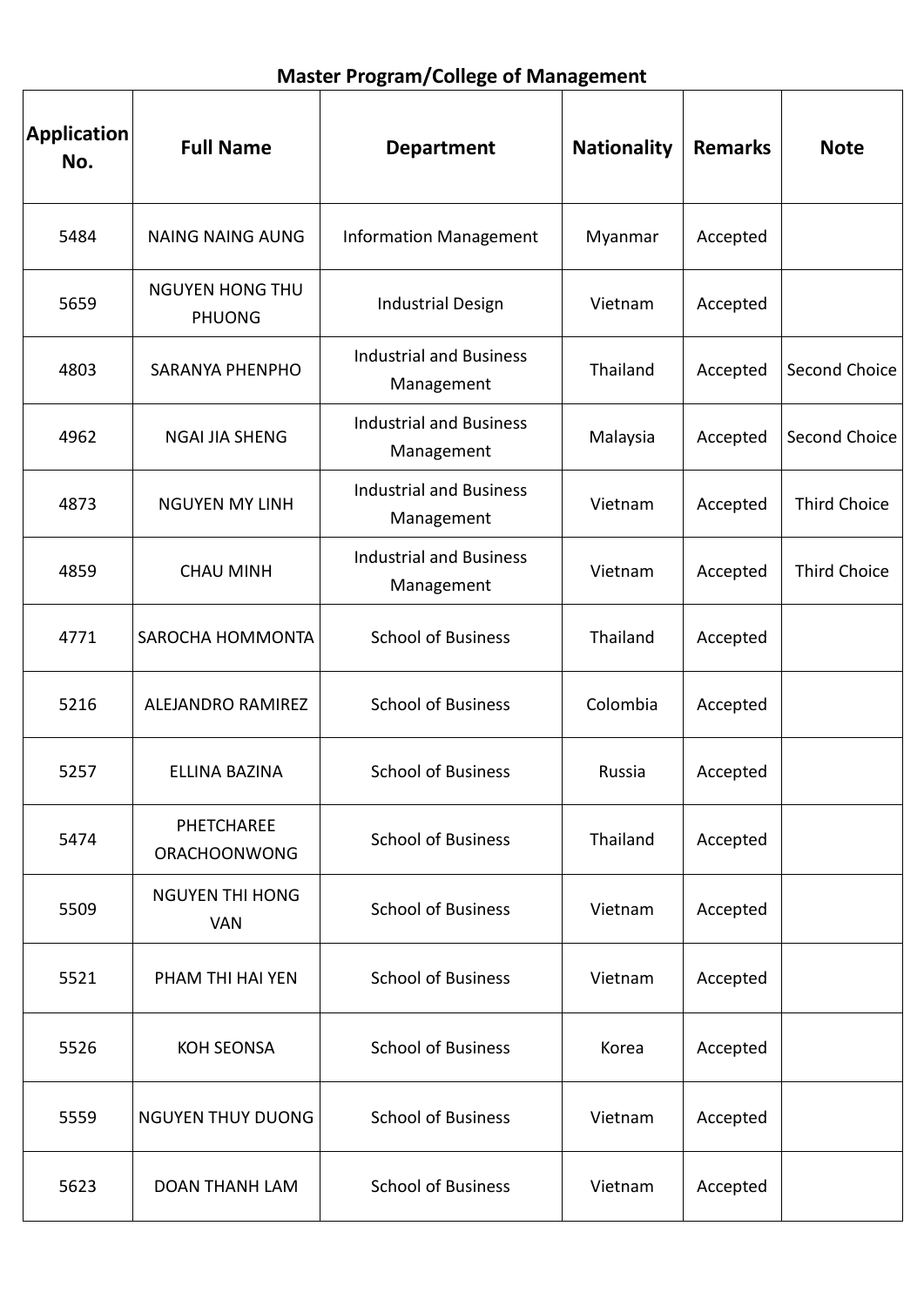| Application<br>No. | <b>Full Name</b>                          | <b>Department</b>         | <b>Nationality</b> | <b>Remarks</b> | <b>Note</b> |
|--------------------|-------------------------------------------|---------------------------|--------------------|----------------|-------------|
| 5641               | <b>NGUYEN THI HONG</b><br><b>NHUNG</b>    | <b>School of Business</b> | Vietnam            | Accepted       |             |
| 5658               | NGO THI ANH DUONG                         | <b>School of Business</b> | Vietnam            | Accepted       |             |
| 5720               | <b>JIRAPAT</b>                            | <b>School of Business</b> | Thailand           | Accepted       |             |
| 4873               | <b>NGUYEN MY LINH</b>                     | <b>School of Business</b> | Vietnam            | Accepted       |             |
| 5681               | <b>KANTITHAT</b>                          | <b>School of Business</b> | Thailand           | Accepted       |             |
| 5651               | NOMALUNGELO<br><b>MOTSA</b>               | <b>School of Business</b> | Eswatini           | Accepted       |             |
| 5469               | <b>CICILLIA OCTAVIA</b><br><b>SUTANTO</b> | <b>School of Business</b> | Indonesia          | Accepted       |             |

### **Master Program/College of Management**